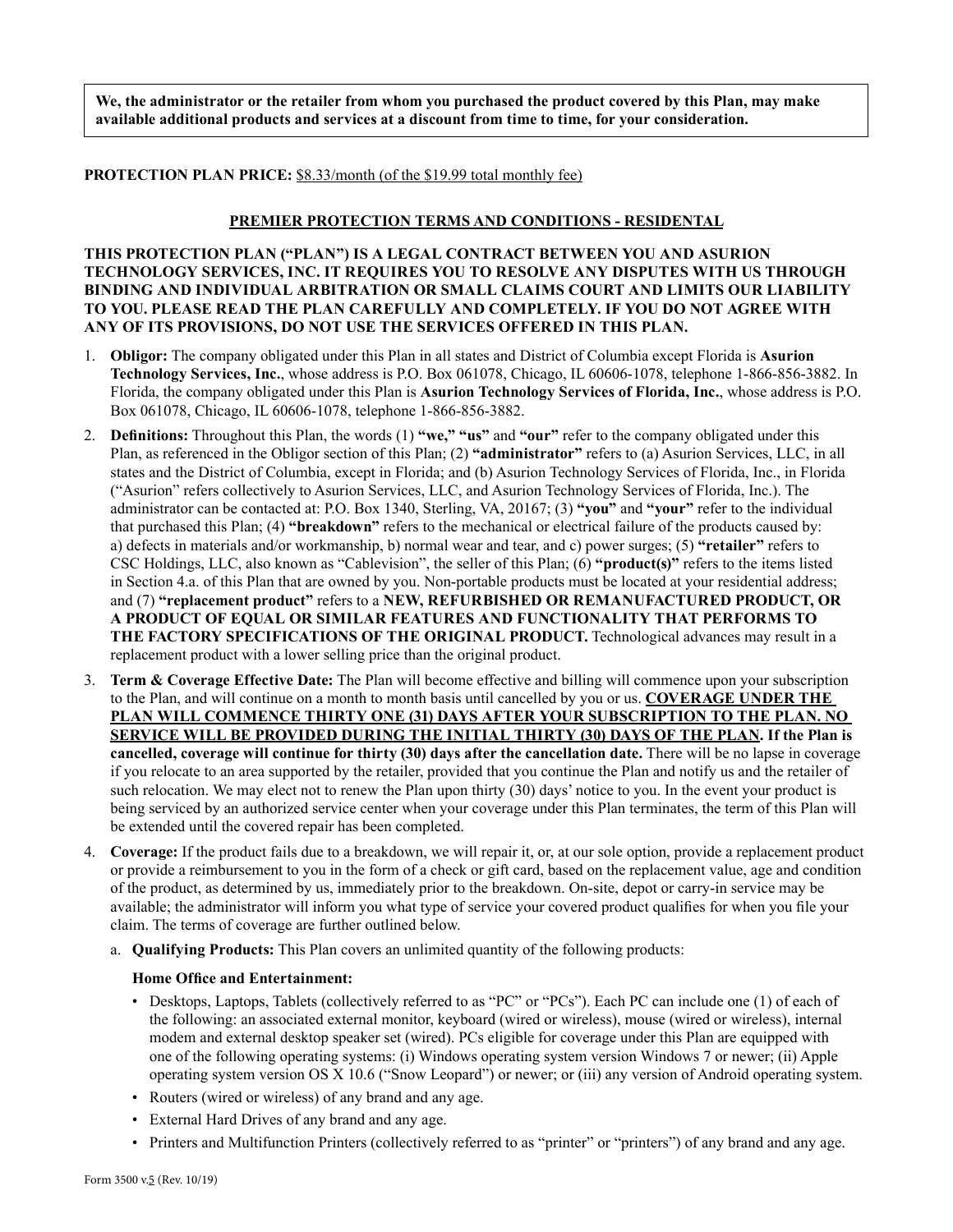- LCD, Plasma, OLED, or LED televisions including original remote controls and universal remote controls (collectively referred to as "television(s)"). Televisions can be of any brand, any age and any size.
- Gaming Systems including controllers (collectively referred to as "gaming system") of any brand and any age.
- DVD Player, Blu-Ray Player and portable DVD players (collectively referred to as "DVD Players") of any brand and any age.
- Home Theater system, including a receiver, sound bar, speakers, Blu-Ray player, amplifier, subwoofer and tuner (collectively referred to as "home theater system in a box") of any brand and any age.
- Bluetooth and WiFi enabled speakers of any brand and any age.
- Audio/Video Streaming Devices of any brand and any age.
- Premium Audio Headsets of any brand and any age.
- Speakers of any brand and any age that are integrated with a virtual voice assistant.
- Gateways of any brand and any age.
- WiFi Access Points and WiFi Extenders of any brand and age.

## **Wearables:**

- Health and Fitness bands.
- Smart watches.

# **Smart Home Products:**

- Smart Device Hub(s).
- Smart Thermostat(s).
- Smart Door Lock(s).
- Smart Home Security Camera(s), Panels and Sensors, not monitored.
- Smart Video Doorbell(s)

The products listed within the Smart Home Products Category above must utilize one of the following home networking solutions enabled: Wi-Fi, ZigBee, Z-Wave, Insteon or Thread Group to be eligible for this Plan.

b. **Service Fee:** A non-refundable service fee, plus applicable taxes, is due for each repair or replacement provided under this Plan, as set forth in the schedule below. The service fee must be paid and received in advance of the service being provided and may be paid with a valid credit card. A service fee will not be charged for the repair or replacement of an original remote control, game controller, monitor, keyboard, mouse, modem, external speakers (wired), Gateways, DVD Players, Audio/Video Streaming Devices, External Hard Drives, Smart Device Hubs, Routers, WiFi Access Points, WiFi Extenders, or Smart Home Security Sensors however, the costs associated with the repair or replacement of these products will apply toward the aggregate claim limit under the Plan Limits of Liability.

| <b>Covered Products</b>                                                                                                                                                           | Service Fee |
|-----------------------------------------------------------------------------------------------------------------------------------------------------------------------------------|-------------|
| PCs, Printers, Televisions, Gaming Systems, Home Theater System in a Box, Premium Audio<br>Headsets, Bluetooth and WiFi enabled speakers, Health and Fitness Bands, Smart Watches | \$89        |
| Smart Thermostats, Smart Video Doorbells, Smart Home Security Cameras and Panels                                                                                                  | \$49        |
| Speakers integrated with a virtual voice assistant                                                                                                                                | \$29        |

- c. **On-Site Service:** If we determine the product requires on-site service, an adult (18 years or older) must be present during the time of service. You must provide a safe, non-threatening environment for our technicians in order to receive on-site service. Due to environmental or technical requirements, if certain repairs cannot be completed where the product is located and must be repaired at another location, this Plan will cover all shipping and handling costs. Products installed in cabinetry and other types of built-in applications are eligible for service as long as you make the product reasonably accessible to the service provider. We are not responsible for dismantling or reinstallation of furniture or fixed infrastructures when removing or reinstalling repaired or replaced products into furniture or cabinetry. Non-original parts may be used for repair of the product.
- d. **Repair Depot Service:** If we determine the product will not be serviced on-site, it will be shipped to a designated repair depot location for service. We will send you a prepaid shipping label and instructions for shipping your product to our authorized service center. Standard shipping costs are covered by the Plan. Non-original parts may be used for repair of the product.
- e. **Replacement Products:** If we opt to provide you a replacement product under the Plan, we reserve the right to retain ownership of the original product. At our sole discretion, we may require that you return or send pictures of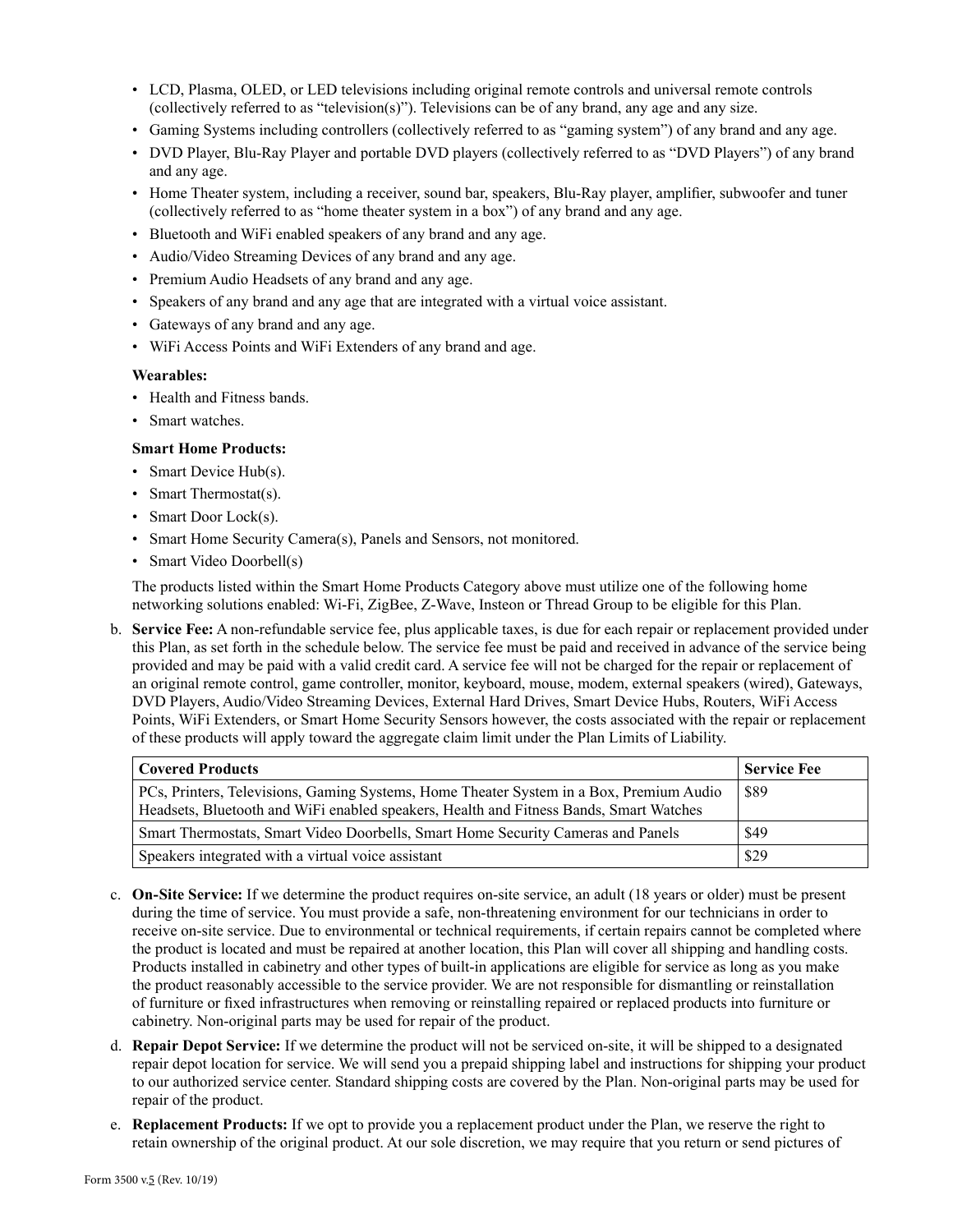the failed product to our designated repair depot location as a condition to receiving your replacement product or reimbursement. Standard shipping costs associated with the return of the product will be paid by us.

- 5. **If Your Product Needs Service:** In the event your product experiences a breakdown, thirty-one (31) days after subscription to the Plan you may file a claim by calling 1-844-816-2680, 8AM -11Pm ET Monday-Friday and 9AM – 6PM ET Saturday-Saturday. **You must file your claim prior to having service; all repairs or replacements must be authorized in advance. Unauthorized repairs or replacements may not be covered.** When your product requires service, your product may be subject to a service fee for each claim filed. We may require you to fill out a claim facilitation form prior to receiving repairs or replacement or reimbursement for your product. You may also be required to produce a State or Federal issued photo identification, other than a professional or student license or I.D., as a condition to receiving a repair or replacement or reimbursement. Any abuse of the Plan by you, including but not limited to seeking replacement of a product not belonging to you, may result in termination of the Plan upon notice. The cost of the replacement product cannot exceed the available balance of funds under the aggregate claim limit. Repaired or replaced products which are not covered by a manufacturer's warranty are warranted by us for ninety (90) days from the date of product receipt by you. In the event that the product fails to function properly during such ninety (90) days, we will repair or replace the product at no cost to you. Such services related to the execution of the replacement product warranty will not be charged against your aggregate claim limit under the Plan. All claims under this Plan must be reported to us within thirty (30) days after coverage under this Plan terminates; this 30-day limit does not limit the 90-day warranty on products repaired under this Plan.
- 6. **Plan Limits of Liability:** Under the Plan, claims cannot exceed the per claim limit which is the current market value of the product and the aggregate limit of this Plan of five thousand dollars (\$5,000.00). In addition, the claims made cannot exceed the aggregate limit of this Plan of five thousand dollars (\$5,000.00) per 12-months rolling period which commences on the date of your first claim. We will be responsible for informing you, at the time of the claim, if you have reached the five thousand dollars (\$5,000.00) aggregate claim limit. The cost of any repairs shall be equal to the market retail value of parts and labor charges for repairing the product, as determined at our sole discretion, provided that the cost for any repair shall not exceed the remaining balance of the aggregate limit. In the event that you reach the 12-month aggregate claim limit for claims five thousand dollars (\$5,000.00) and the product requires additional repairs, we will provide you with information on how to get the product repaired; however, we will not be responsible for any costs related to these repairs.
- 7. **Your Responsibilities:** Please retain these terms and conditions for your records. The product must be in good working condition prior to your Plan subscription. You must follow the instructions that are in the owner's manual for proper use, care and maintenance of the product. Failure to follow the manufacturer's maintenance and service guidelines may result in the denial of coverage under this Plan. We strongly recommend (but do not require as a condition of this Plan) the regular back up of data and software. It is important that you back up all data files on your product prior to the commencement of service; repairs to your product may result in the deletion of such data files.
- 8. **Payment:** The monthly rate for the Plan was provided to you at the time you subscribed to the Plan and is also listed at the top of this Plan. You agree to pay all monthly charges, plus all applicable taxes, which shall be billed on a monthly basis on the bill provided by the retailer. Non-payment by you will result in cancellation of the Plan.
- 9. **Insurance Securing this Plan:** This Plan is not an insurance policy. Under this Plan, Our obligations in AL, AR, CA, CO, CT, DC, FL, GA, HI, IL, IN, KY, MA, ME, MN, MO, MT, NC, NH, NJ, NV, OK, OR, SC, TX, UT, VT, VA, WA, WI, and WY are insured under an insurance policy issued by Allianz Global Risks US Insurance Company, 225 W. Washington Street, Suite 1800, Chicago, IL 60606. If We fail to act on Your claim within sixty (60) days, or if we become insolvent or otherwise financially impaired You may contact Allianz Global Risks US Insurance Company directly at 1-888-466-7883 to report your claim. In NY our obligations under this Plan are insured under an insurance policy issued by Fireman's Fund Insurance Company, 225 W. Washington Street, Suite 1800, Chicago, IL 60606. If We fail to act on Your claim within sixty (60) days, or if we become insolvent or otherwise financially impaired You may contact Fireman's Fund Insurance Company directly at 1-888-466-7883 to report your claim.
- 10. **Exclusions What Is Not Covered: This Plan does not cover the following:**
	- **a. Products with pre-existing conditions at the time of your subscription to the Plan;**
	- **b. Cosmetic defects, damage to or failures of non-operational components that do not inhibit the proper operation and performance of the product such as but not limited to: appearance parts; broken hinges; cracked cases; decorative finishing; finish defects; handles; nonfunctional plastic; trim; accessories; attachments;**
	- **c. Unintentional or accidental damage from handling that results from normal use of the product ("ADH") unless you have enrolled in a Plan that includes ADH coverage for specific devices;**
	- **d. Breakdown or costs resulting from: improper installation or setup; use in any combinations not approved in the manufacturer's specifications; unauthorized modifications, alterations, repairs or repair personnel;**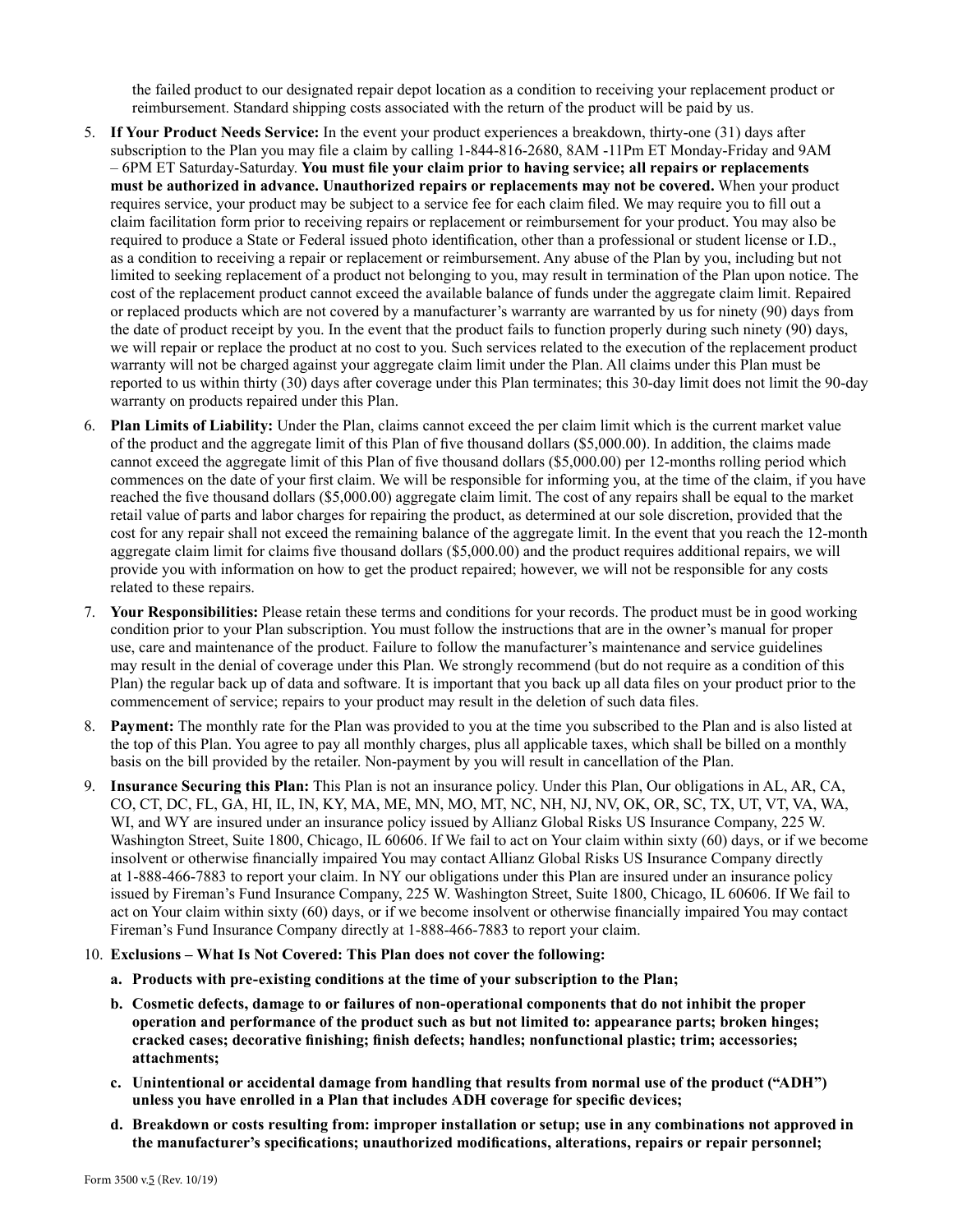- **e. Consequential or incidental damages, including but not limited to: loss of use; loss of business; loss of profits; loss of data; down-time and charges for time and effort;**
- **f. Failure, inoperability, or disruption of any product or product functions due to any design flaw or systemic manufacturing defect;**
- **g. Failures, damage or loss caused by any physical force external to the product, whether accidental (excluding those products as outlined in the Definitions section) or intentional, including but not limited to: any disaster, whether natural (acts of God) or man-made, whether local or catastrophic; abuse; acts of war; civil disorders; corrosion; dirt; mold; dust; earthquake; fire; hail; insects or other animals; liquid immersion; malicious mischief; misuse; negligence; nuclear accident; riot; rust; sand; smoke; storm; terrorist attack; vandalism; wind;**
- **h. Costs associated with installation or uninstallment of any product;**
- **i. Burned-in images and pixel failure within designed specifications or that do not materially alter the product's functionality;**
- **j. Products that are not owned by you, leased and rented products, or products that are not customarily located in your specified residence;**
- **k. Loss or damage to the product either while in storage or in the course of transit, delivery, or redelivery, except where the loss or damage occurs while your product is located at our designated repair depot;**
- **l. Normal periodic or preventative maintenance, inspections, cleaning, or tune-ups; minor adjustments and settings outlined in the product owner's manual that the user can perform; costs related to any service request which results in customer education or no problem found;**
- **m. Products whose serial number has been altered or removed;**
- **n. Products located outside the United States;**
- **o. Repair or replacement covered by a manufacturer recall in effect at the time of the breakdown;**
- **p. Support or repairs to software; loss or damage to software due to any cause; including but not limited to: computer virus; worm; Trojan programs; adware, spyware, firmware or any other software program;**
- **q. Data or software of any kind that is deleted or damaged during a repair or replacement under this Plan;**
- **r. Special, indirect, or consequential damages or losses;**
- **s. Theft or loss of the product;**
- **t. Special needs accessories including, but not limited to: handset boosters; visual ring indicators; and the like;**
- **u. Parts intended for periodic replacement including but not limited to: batteries; lamps; and bulbs;**
- **v. PCs that do not have administrator's permissions. Covered PCs must be able to upload and download software; and**
- **w. Any property owned or provided by the retailer.**
- 11. **Renewal:** This Plan automatically renews from month to month until cancelled.
- 12. **Transfer:** This Plan is not assignable or otherwise transferable to another party.
- 13. **Cancellation:** This Plan is provided on a month-to-month basis and may be cancelled by you at any time for any reason by notifying the retailer by calling 1-877-794-2724. This Plan may be cancelled by us or the administrator for any reason by notifying you in writing at least thirty (30) days prior to the effective date of cancellation, which notice shall state the effective date and reason for cancellation. If you fail to pay any monthly fee due under this Plan, this Plan will be cancelled immediately without notice. In the event this Plan is cancelled (a) by you within thirty (30) days of when this Plan is sent to you, you shall receive a full refund of the price paid for the Plan, less any claims that have been paid or repairs that have been made; or (b) by you after thirty (30) days of when this Plan is sent to you, or by us or the Administrator at any time, you will receive a refund equal to one hundred percent (100%) of the unearned pro rata premium, less any claims that have been paid or repairs that have been made. For residents of AL, AR, CA, CO, DC, HI, MA, MD, ME, MN, MO, NJ, NM, NV, NY, SC, TX, WA, WI and WY, and any other jurisdictions as required by law, any refund owed and not paid or credited within thirty (30) days of cancellation, shall include a ten percent (10%) penalty per month. Upon any termination or cancellation by you, us or the administrator, you will have coverage provided, at no cost, for an additional thirty (30) days after the date of termination or cancellation of this Plan. All claims under this Plan must be reported to us within thirty (30) days after cancellation of the Plan.
- 14. **Changes to the Plan:** WE MAY CHANGE THE MONTHLY CHARGE FOR THE PLAN, OR WE MAY CHANGE THESE TERMS AND CONDITIONS FROM TIME TO TIME UPON THIRTY (30) DAYS' WRITTEN NOTICE TO YOU OR LONGER AS MAY BE REQUIRED BY LAW. SUCH NOTICE MAY BE PROVIDED IN A SEPARATE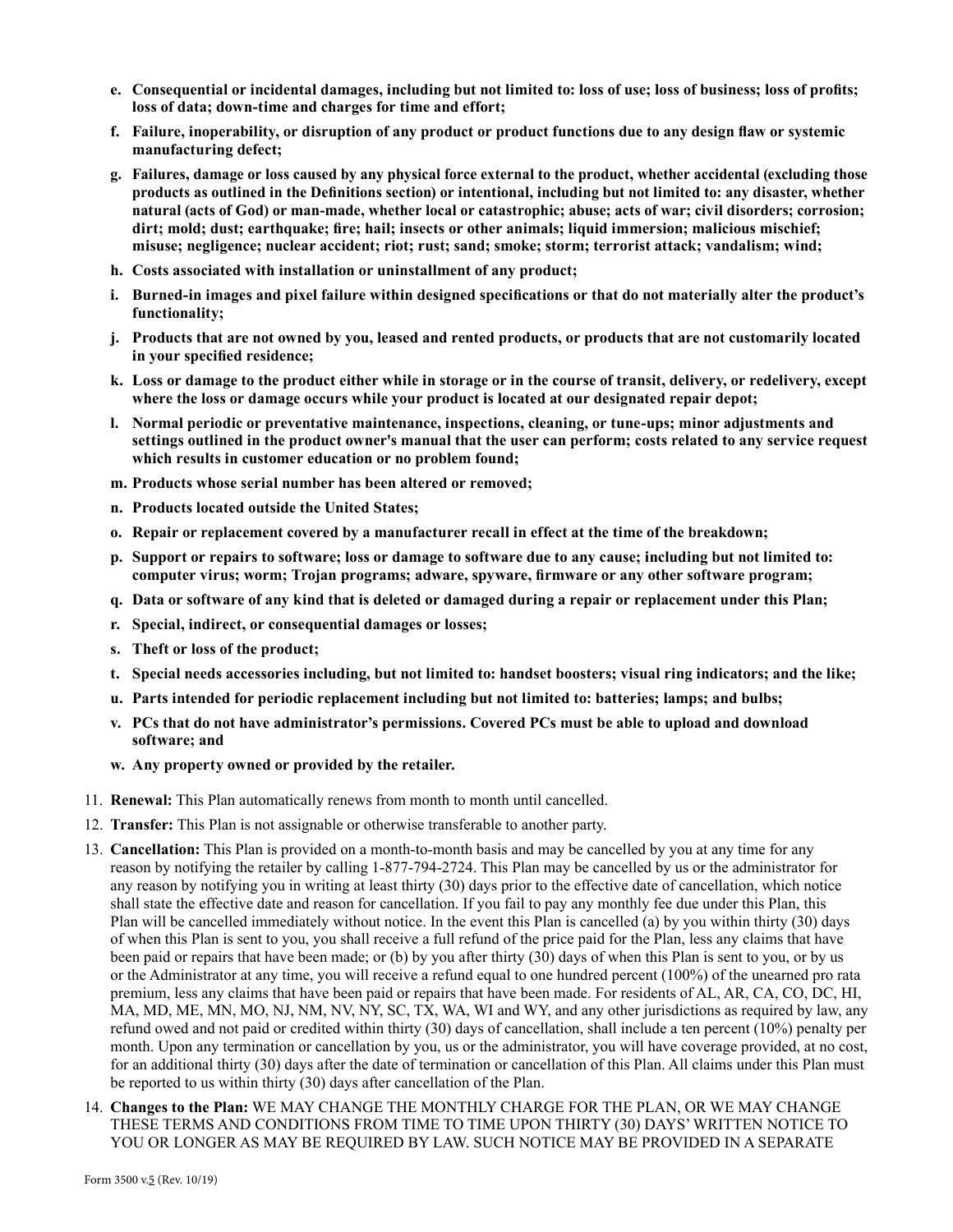MAILING OR EMAIL OR BY ANY OTHER REASONABLE METHOD. IF YOU DO NOT AGREE TO THE MODIFIED CHARGES OR TERMS OF THE AGREEMENT, YOU MAY CANCEL THE PLAN BY NOTICE TO US OR THE ADMINISTRATOR AT ANY TIME, IN ACCORDANCE WITH THESE TERMS AND CONDITIONS. THE PAYMENT OF APPLICABLE CHARGES BY YOU, OR A REQUEST FOR SERVICE UNDER THE PLANS, AFTER RECEIVING SUCH NOTICE OF A CHANGE IN THE CHARGES OR OTHER TERMS AND CONDITIONS WILL BE DEEMED TO BE ASSENT BY YOU TO THE CHANGE(S) IN THE CHARGES, TERMS OR CONDITIONS.

- 15. **Limitation of Liability:** IN NO EVENT WILL THE PLAN OBLIGOR OR ADMINISTRATOR BE LIABLE FOR INDIRECT, INCIDENTAL OR CONSEQUENTIAL DAMAGES INCLUDING BUT NOT LIMITED TO PERSONAL INJURIES OR LOSS OF INCOME ARISING OUT OF OR CONNECTED TO THE PROVISION OF THE PLAN, REPAIR OR REPLACEMENT OF PRODUCTS UNDER THE PLAN AND CAUSED BY NEGLIGENCE, ERROR, MISTAKE OR OMISSION ON THE PART OF THE PLAN OBLIGOR OR ADMINISTRATOR OR THEIR RESPECTIVE EMPLOYEES, AGENTS OR SUBCONTRACTORS.
- 16. **Force Majeure:** We shall not be held responsible for any delay or failure in performance of any part of this Plan to the extent that such delay or failure is caused by fire, flood, explosion, war, strike, embargo, government requirement, regulatory agency requirement civil or military authority, acts of God, or other similar causes beyond our control.
- 17. **Non-waiver:** Our failure in any circumstance to require strict adherence to any term or condition set forth herein shall not be deemed a waiver by us of any such term or condition under any other circumstance or of any other term or condition set forth herein.
- 18. **Arbitration Agreement: For the purpose of this Arbitration Agreement (referred to hereinafter as the "A.A.") only, references to "we" and "us" also include (1) the respective parents, subsidiaries, affiliates, service contract insurers, agents, employees, successors and assigns of the Plan Obligor and Administrator, as defined above; and (2) the retailer and its wholly owned subsidiaries, affiliates, agents, employees, successors and assigns.**

Most of your concerns about the Plan can be addressed simply by contacting us at 1-844-816-2680. In the event we cannot resolve any dispute with you, **YOU AND WE AGREE TO RESOLVE THOSE DISPUTES THROUGH BINDING AND INDIVIDUAL ARBITRATION OR SMALL CLAIMS COURT INSTEAD OF THROUGH COURTS OF GENERAL JURISDICTION. YOU AND WE AGREE TO WAIVE THE RIGHT TO A TRIAL BY JURY AND WAIVE THE RIGHT TO PARTICIPATE IN CLASS ACTIONS OR OTHER REPRESENTATIVE PROCEEDINGS.** 

This A.A. shall survive termination of this Plan and is governed by the Federal Arbitration Act. This A.A. shall be interpreted broadly, and it includes any dispute you have with us that arises out of or relates in any way to this Plan or the relationship between you and us, whether based in contract, tort, statute, fraud, misrepresentation or otherwise. However, this A.A. does not preclude you from bringing an individual action against us in small claims court or from informing any federal, state or local agencies or entities of your dispute. They may be able to seek relief on your behalf.

To initiate arbitration, send a written Notice of Claim by certified mail to: Legal Department, P.O. Box 110656, Nashville, TN 37122-0656. The Notice must describe the dispute and relief sought. If we do not resolve the dispute within thirty (30) days of receipt of the Notice, you may start an arbitration with the American Arbitration Association ("AAA"). You can contact the AAA and obtain a free copy of their rules and forms at www.adr.org or 1-800-778-7879. We will reimburse you for a filing fee paid to the AAA, and if you are unable to pay a filing fee, we will pay it if you send us a written request.

The arbitration shall be administered by the AAA in accordance with the Consumer Arbitration Rules ("Rules"). The arbitrator is bound by the terms of this A.A. and shall decide all issues, with the exception that issues relating to the enforceability of this A.A. may be decided by a court. If your dispute is for \$25,000 or less, the arbitration will be conducted by submitting documents to the arbitrator, unless you request an in-person or telephonic hearing or the arbitrator decides that a hearing is necessary. If your dispute is for more than \$25,000, the right to a hearing will be determined by the Rules. Unless otherwise agreed, any hearing will take place in the county or parish of your mailing address. We will pay all filing, administration and arbitrator fees for any arbitration, unless your dispute is found by the arbitrator to have been filed for the purpose of harassment or is patently frivolous. In that case, the Rules govern payment of such fees.

The arbitrator shall issue a decision including the facts and law supporting it. If the arbitrator finds in your favor and issues a damages award that is greater than the value of the last settlement we offered or if we made no settlement offer and the arbitrator awards you any damages, we will: (1) pay you the amount of the damages award or \$7,500.00, whichever is greater; and (2) pay the attorney's fees and expenses, if any, you reasonably incurred in the arbitration. While that right to fees and expenses is in addition to any right you may have under applicable law, you may not recover duplicate awards of fees and expenses. We waive any right we may have under applicable law to recover attorney's fees and expenses from you if we prevail in the arbitration.

If you seek declaratory or injunctive relief, that relief can be awarded only to the extent necessary to provide you relief. **YOU AND WE AGREE THAT EACH PARTY MAY BRING CLAIMS AGAINST THE OTHER ONLY IN**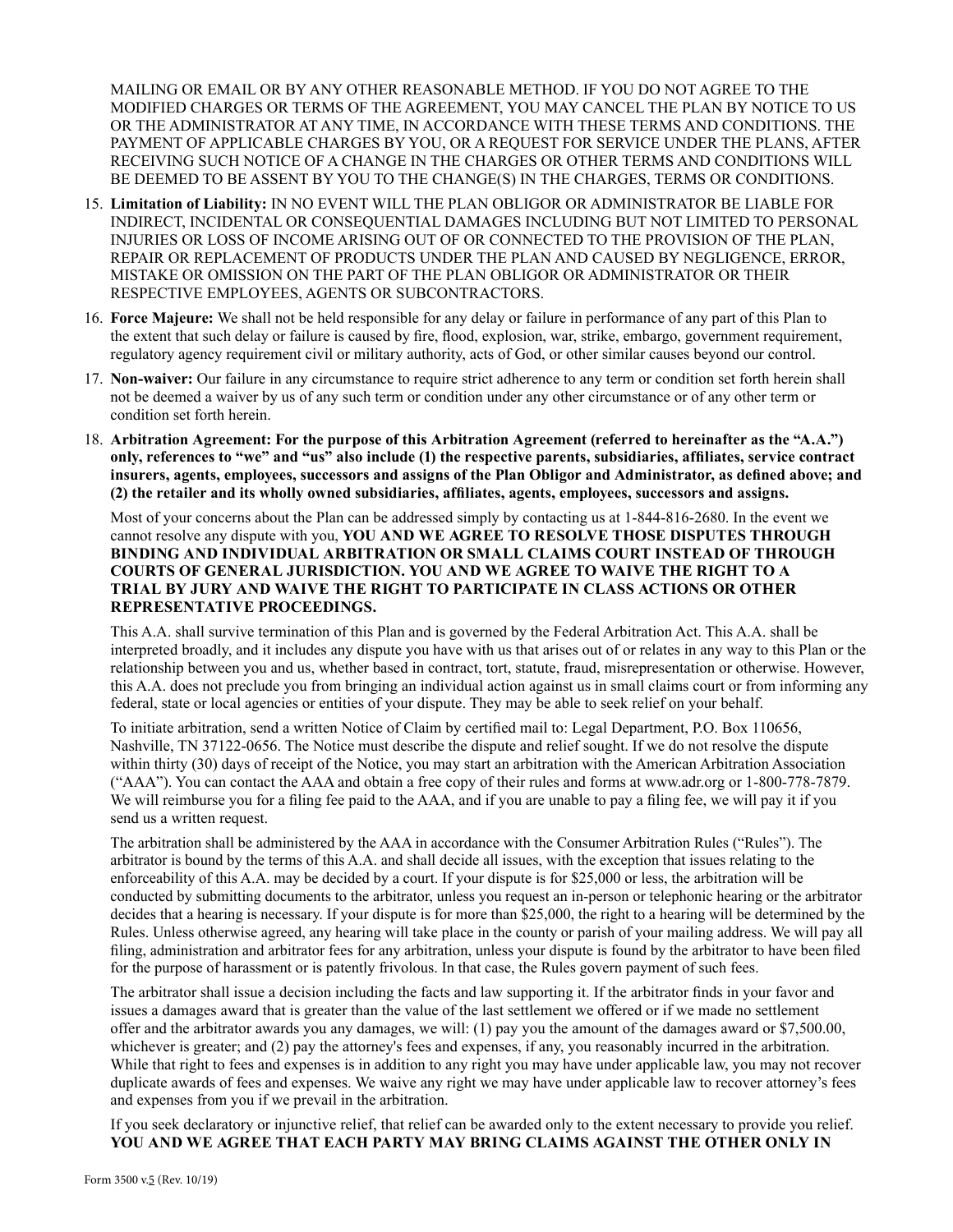**AN INDIVIDUAL CAPACITY AND NOT IN A PURPORTED CLASS ACTION, CLASS ARBITRATION OR REPRESENTATIVE PROCEEDING.** Unless you and we agree otherwise, the arbitrator may not consolidate your dispute with any other person's dispute and may not preside over any form of representative proceeding. If this specific provision is found to be unenforceable, then the entirety of this A. A. shall be null and void.

### **If You Reside In One Of The Following States, These Provisions Apply To You:**

#### **State Variations**

The following state variations shall control if inconsistent with any other terms and conditions:

**Arizona Residents:** If your written notice of cancellation is received prior to the expiration of the monthly term, we will not deduct the cost of any claims that have been paid or repairs that have been made from your refund. The pre-existing condition exclusion does not apply to conditions occurring prior to the sale of the consumer product by the retailer, its assignees, subcontractors and/or representatives or to any conditions that the Obligor or retailer knew or reasonably should have known. The Arbitration Agreement of this Plan does not preclude you from contacting the Consumer Protection Division of the A.D.O.I. Item (d) of section 10. **EXCLUSIONS- WHAT IS NOT COVERED** is deleted and replaced with the following: **"Breakdown or costs resulting from: improper installation or setup; use in any combinations not approved in the manufacturer's specifications; unauthorized modifications, alterations, repairs or repair personnel while owned by you;"**

**California Residents:** For all products other than home appliances and home electronic products, the Cancellation provision is amended as follows: If you cancel this Plan within sixty (60) days of receipt of this Plan, you will receive a full refund, less the cost of any claims that have been paid or repairs that have been made. If you cancel this Plan after sixty (60) days, you will receive a pro rata refund, less the cost of any claims that have been paid or repairs that have been made. Registration of this Plan is required. You may register the products to be covered by the Plan at any time during the coverage period. To perform this registration or to change and/or updates the list of covered products, please go online to hub.asurion.com/registration and complete the registration form as directed.

**Connecticut Residents:** In the event of a dispute with us or the administrator that cannot be resolved, you may contact The State of Connecticut, Insurance Department, P.O. Box 816, Hartford, CT 06142-0816, Attn: Consumer Affairs. The complaint must contain a description of the dispute, the purchase price of the product, the cost of repair of the product and a copy of the Plan.

**Florida Residents:** The rate charged for this Plan is not subject to regulation by the Florida Office of Insurance Regulation.

**Georgia Residents:** We may only cancel this Plan before the end of its monthly term on the grounds of fraud, material misrepresentation, or failure to pay consideration due therefore. The cancellation shall be in writing and shall conform to the requirements of Official Code of Georgia Annotated ("O.C.G.A.") 33-24-44. If this Plan is cancelled prior to the expiration of its term, we will not deduct the cost of any claims that have been paid or repairs that have been made from your refund. This Plan excludes coverage for incidental and consequential damages and pre-existing conditions only to the extent such damages or conditions are known to you or reasonably should have been known to you. As stated in the Arbitration Agreement of this Plan, either party may bring an individual action in small claims court. The Arbitration Agreement provision of this Plan does not preclude you from bringing issues to the attention of federal, state, or local agencies or entities of your dispute. Such agencies or entities may be able to seek relief on your behalf. You and we agree to waive the right to a trial by jury and to participate in class actions, class arbitrations or other similar proceedings. Nothing contained in the arbitration provision shall affect your right to file a direct claim under the terms of this Plan against Allianz Global Risks US Insurance Company pursuant to O.C.G.A. 33-7-6.

**Nevada Residents:** If the Plan is cancelled, we will not deduct the cost of any claims that have been paid or repairs that have been made from your refund. If we fail to pay the cancellation refund as stated in the Cancellation section of this Plan, the penalty will be ten percent (10%) of the purchase price for each thirty (30) day period or portion thereof that the refund and any accrued penalties remain unpaid. If this Plan has been in force for a period of seventy (70) days, we may only cancel before the expiration of the Plan term due to the following reasons: 1) You engage in fraud or material misrepresentation in obtaining this Plan or in filing a claim for service under this Plan; 2) You commit any act, omission, or violation of any terms of this Plan after the effective date of this Plan which substantially and materially increases the service required under this Plan; or 3) any material change in the nature or extent of the required service or repair, including unauthorized service or repair, which occurs after the effective date of this Plan and causes the required service or repair to be substantially and materially increased beyond that contemplated at the time this Plan was purchased or last renewed. The following is added to Item d. in Section 10. **Exclusions- What Is Not Covered:** "If the product is modified or altered without our authorization, we will only provide applicable coverage that is not related to the unauthorized modification or alteration or any breakdowns arising therefrom, unless such coverage is otherwise excluded by the Plan." Contact us at 1-844-816-2680 with questions, concerns or complaints about this Plan. In the event you do not receive satisfaction under this Plan, complaints or questions about this Plan may be directed to the Nevada Department of Insurance, telephone 1-888-872-3234.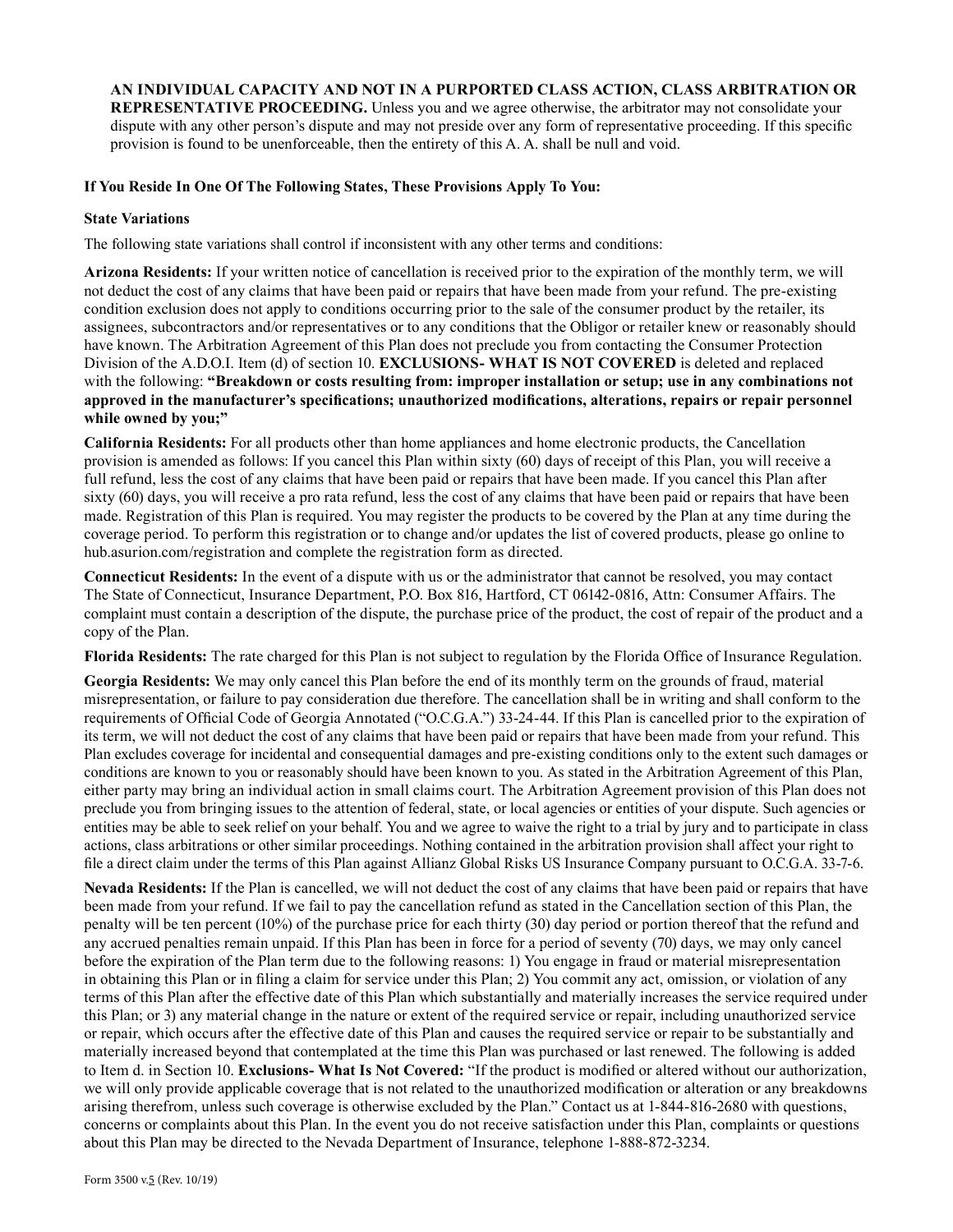**New Hampshire Residents:** Contact us at 1-844-816-2680 with, questions, concerns, or complaints about the program. In the event you do not receive satisfaction under this Plan, you may contact the State of New Hampshire Insurance Department, 21 South Fruit Street, Suite 14, Concord, NH 03301, telephone number: 1-603-271-2261. The Arbitration Agreement provision of this Plan is subject to RSA 542.

**New Mexico Residents:** If this Plan has been in force for a period of seventy (70) days, we may not cancel before the expiration of the Plan monthly term or one (1) year, whichever occurs first, unless: (1) you fail to pay any amount due; (2) you are convicted of a crime which results in an increase in the service required under the Plan; (3) you engage in fraud or material misrepresentation in obtaining this Plan; (4) you commit any act, omission, or violation of any terms of this Plan after the effective date of this Plan which substantially and materially increase the service required under this Plan; or (5) any material change in the nature or extent of the required service or repair occurs after the effective date of this Plan and causes the required service or repair to be substantially and materially increased beyond that contemplated at the time you purchased this Plan.

**North Carolina Residents:** The purchase of this Plan is not required either to purchase or to obtain financing for the product. We may non-renew, but may only cancel this Plan prior to the expiration of the monthly term for non-payment by you or violation of any of the terms and conditions of this Plan.

**Oklahoma Residents:** Coverage afforded under this Plan is not guaranteed by the Oklahoma Insurance Guaranty Association. Oklahoma service warranty statutes do not apply to commercial use references in this Plan. Oklahoma license number: 44199295.

**Oregon Residents:** The Arbitration Agreement provision of this Plan is replaced with the following: "For the purpose of this Arbitration Agreement, references to "we" and "us" also include the respective parents, subsidiaries, affiliates, service contract insurers, agents, employees, successors and assigns of the Plan Obligor and administrator, as defined above, and the retailer and its wholly owned subsidiaries, affiliates, agents, employees, successors and assigns. Most of your concerns about the Plan can be addressed simply by contacting us at 1-844-816-2680. If we cannot resolve any dispute, you and we may, in a separate agreement, consent to arbitration. YOU AND WE AGREE THAT EACH PARTY MAY BRING CLAIMS AGAINST THE OTHER ONLY IN AN INDIVIDUAL CAPACITY AND NOT AS A CLASS REPRESENTATIVE OR CLASS MEMBER IN ANY PURPORTED CLASS ACTION, CLASS ARBITRATION OR OTHER SIMILAR PROCEEDING. Any arbitration proceedings shall be conducted within the state of Oregon."

**South Carolina Residents:** Contact us at 1-844-816-2680 with questions, concerns or complaints about the Plan. In the event you do not receive satisfaction under this Plan, complaints or questions about this Plan may be directed to the South Carolina Department of Insurance, P.O. Box 100105, Columbia, SC 29202-3105, 1-800-768-3467.

**Texas Residents:** If you purchased this Plan in Texas, unresolved complaints concerning us or questions concerning our registration may be addressed to the Texas Department of Licensing and Regulation, P.O. Box 12157, Austin, TX 78711, telephone number 1-512-463-6599 or 1-800-803-9202. You may apply for reimbursement directly to the insurer if a refund or credit is not paid before the forty-sixth (46th) day after the date on which the Plan is returned to the provider. Texas license number: 116.

**Utah Residents: NOTICE. This Plan is subject to limited regulation by the Utah Insurance Department. To file a complaint, contact the Utah Insurance Department. Coverage afforded under this Plan is not guaranteed by the Utah Property and Casualty Guaranty Association.** The second sentence in Section 13. Cancellation is replaced with the following: "This Plan may be cancelled by us or the administrator prior to the expiration of the monthly term for: (i) material misrepresentation or substantial breaches of contractual duties, conditions, or warranties, by notifying you in writing at least thirty (30) days prior to the effective date of cancellation; or (ii) for nonpayment of premium by notifying you in writing at least ten (10) days prior to the effective date of cancellation. Such cancellation notifications shall state the effective date and reason for cancellation." If emergency service is required outside the designated hours, the consumer may seek service and be reimbursed, provided the service performed is covered by the Plan. Failure to notify within the prescribed time will not invalidate the claim if you can show that notification was not reasonably possible.

**Virginia Residents:** Contact us at 1-844-816-2680 with questions, concerns or complaints about the program. In the event you do not receive satisfaction under this Plan within 60 days after your request, you may contact the Virginia Department of Agriculture & Consumer Services, Office of Charitable & Regulatory Programs to file a complaint.

**Washington Residents:** If we fail to act on your claim, you may contact Allianz Global Risks US Insurance Company at 1-888-466-7883. You are not required to wait sixty (60) days before filing a claim directly with Allianz Global Risks US Insurance Company.

**Wisconsin Residents: THIS CONTRACT IS SUBJECT TO LIMITED REGULATION BY THE OFFICE OF THE COMMISSIONER OF INSURANCE.** We may only cancel this Contract before the end of the agreed contract term on the grounds of nonpayment, a material misrepresentation made by you to us, or a substantial breach of duties by you relating to the product or its use. The Arbitration Agreement provision of this Contract is amended as follows: **(1) TO RESOLVE DISPUTES, YOU MAY CHOOSE EITHER BINDING ARBITRATION, PURSUANT TO THE ARBITRATION**